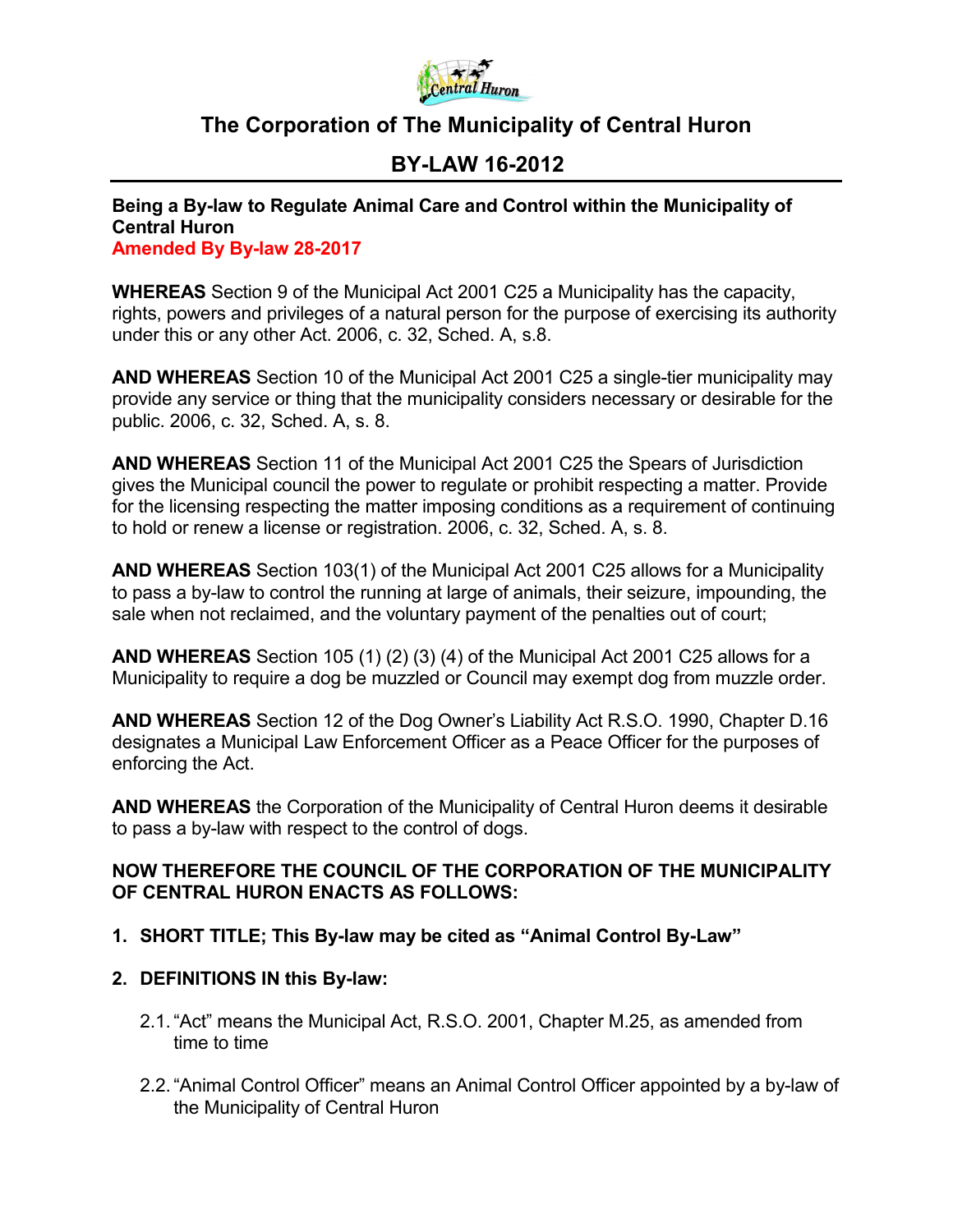

- 2.3."Attack" means as assault resulting in bleeding, bone breakage, sprains, or bruising
- 2.4."Beehive" is a man-made structure typically built for habitation or dwelling place constructed for bees usually either dome shaped or box shaped with a purpose to protect the bees
- 2.5."Bite" means wound to the skin causing it to puncture or break
- 2.6."Cat" means a small, typically furry carnivorous mammal male or female over the age of twelve (12) weeks and may be neutered or spayed
- 2.7."Clerk" means the Clerk appointed by the Council of the Corporation of the Municipality of Central Huron pursuant to the Act
- 2.8."Council" means the Council of the Corporation of the Municipality of Central **Huron**
- 2.9."Dog" means a male or female dog over the age of twelve (12) weeks and may be neutered or spayed, but does not include a Guide dog or Special Assistance Dog
- 2.10. "Dog Tag" means a metal license bearing a serial number and the current year in which it was issued by the clerk, their designate, or the Animal Control Officer of the Corporation of the Municipality of Central Huron
- 2.11. "Domestic Bees" are Herbivorous animals and therefore live purely on the nutrients from plants and live together in nests or hives. They are primarily distinguished by the production and storage of honey and the construction of perennial, colonial nests from wax.
- 2.12. "Dwelling Unit" means a room or suite of two or more rooms, designed or intended for use by any person or persons, in which sanitary conveniences are provided and in which facilities are provided for cooking or installation of cooking equipment and the land on which it is located
- 2.13. "Guide Dog" or "Special Assistance Dog" means a dog which serves as a guide or leader for a physically, visually, or hearing-impaired person or performs search and/or rescue functions and which has been especially trained for that purpose
- 2.14. "Harbour" does not include the provision of shelter to a dog for a period of time of less than seven days provided that the dog is owned by someone other than the household group normally a resident in the dwelling unit in which the dog is harboured and can provide proof of a permanent address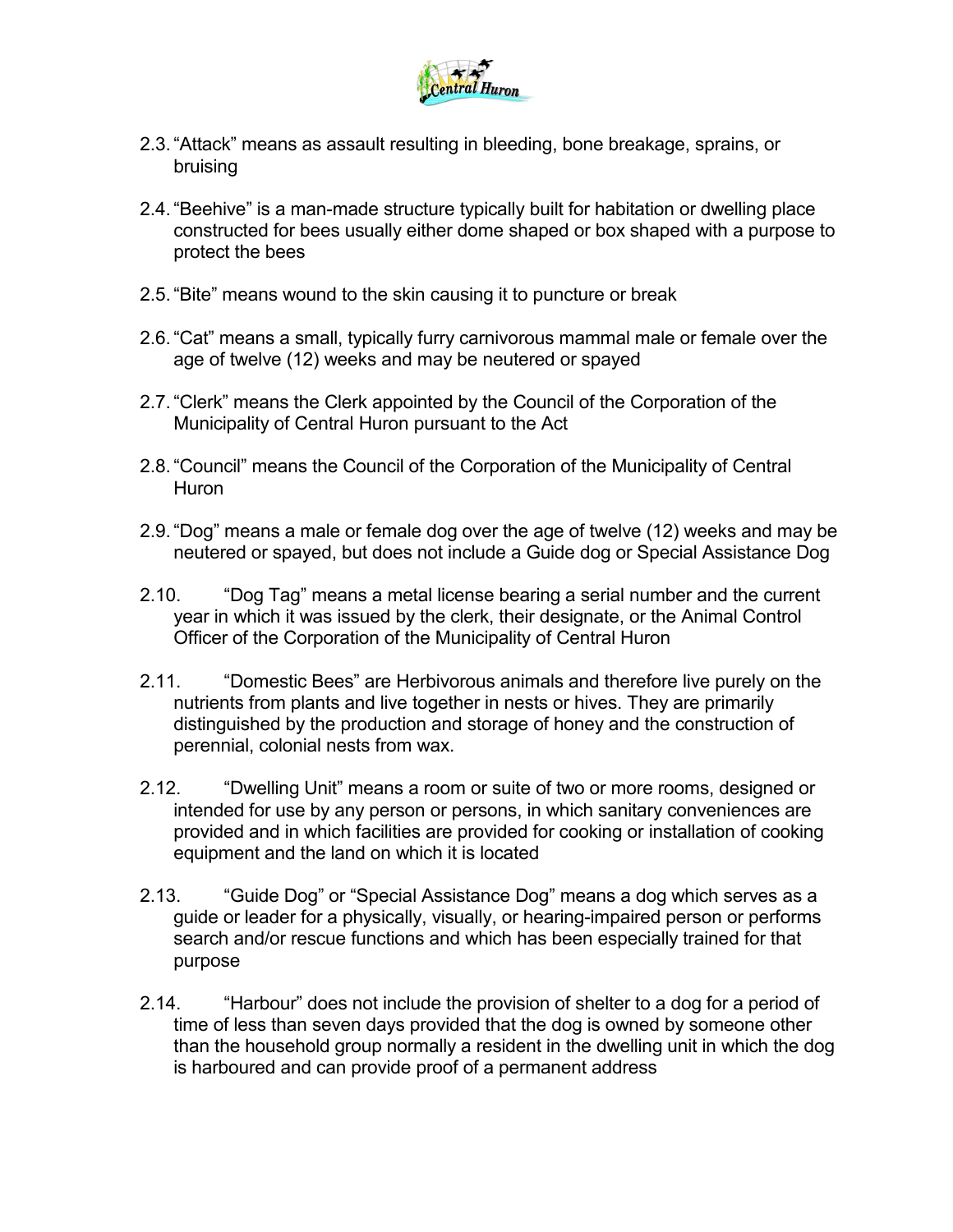

- 2.15. "Herding Dog" means a dog that has been trained and is actively being used in a bona fide farming operation for the purposes of controlling livestock on the farm
- 2.16. "Household Group" means two or more persons who live in the same dwelling unit whether or not they are related to one another
- 2.17. "Kennel" Shall mean an establishment where more than three (3) dogs are kept for the purposes of show, training, keeping, breeding, and raising profit or gain, but shall not apply to the keeping of animals in a veterinary establishment for the purpose of observation and/or recovery to veterinary treatment
- 2.18. "Livestock" means any domestic fowl (Including chickens, geese, ducks, turkeys, guinea fowl, etc.), horse, donkey, mule, bull, ox, cow or other cattle, goat, swine, sheep, llama, mink, fox, emu, ostrich, but not limited to the aforementioned or the young thereof
- 2.19. "Municipal Law Enforcement Officer" shall mean a By-Law Enforcement Officer, interim or full-time, as appointed by Council for the Corporation of the Municipality of Central Huron
- 2.20. "Microchip" means an approved 'Canadian Standard' encoded identification device implanted into an animal, which contains a unique code that permits or facilitates access to owner information, including the name and address of the owner, which is stored in a central data base
- 2.21. "Muzzle" means a humane fastening or covering device of adequate strength placed over the mouth of an animal to prevent it from biting and the words "muzzled" and "muzzling" have similar meaning
- 2.22. "Owner of a Dog" means any person who owns, possesses, harbours, or has custody of an animal and, where the owner is a minor, the person responsible for the custody of the minor. This shall also include a person who is temporarily the keeper of the animal
- 2.23. "OSPCA" means the Ontario Society for the prevention of Cruelty of Animals
- 2.24. "Peace Officer" means a provincial Offenses Officer with the meaning of the provincial Offences Act, R.S.O. 1990, Chapter P.33.
- 2.25. "Pet Shop" means a shop or place where animals for use as pets are sold for retail or kept for sale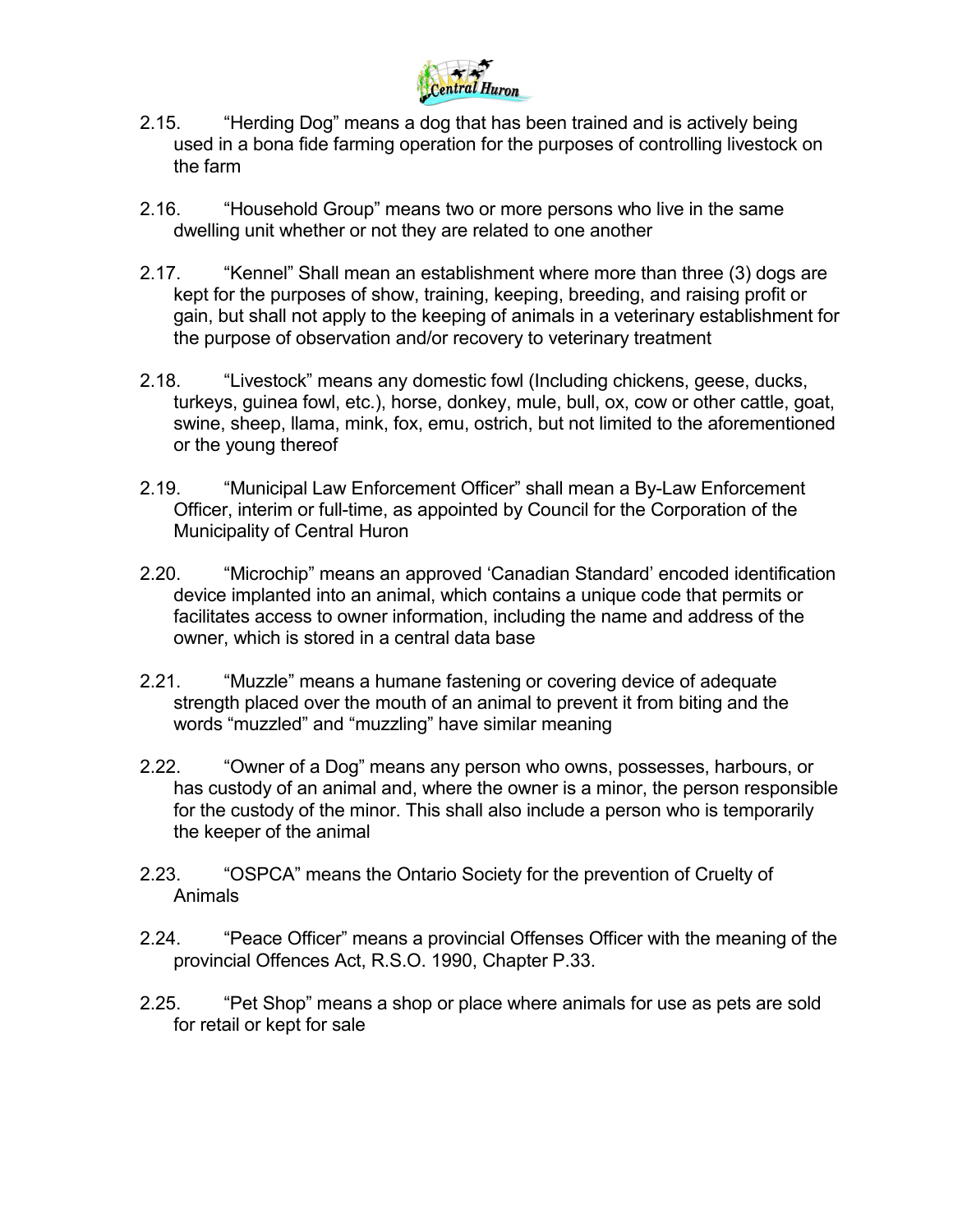

- 2.26. "Pound" means a place which is used for the temporary housing and care of animals that have been impounded pursuant to this by-law and so designated by the council
- 2.27. "Pound Keeper" means the person or agency designated for the **Municipality**
- 2.28. "Protective Care" means the temporary, time-limited keeping of an animal by the Municipality as a result of an eviction, incarceration, fire, or medical emergency
- 2.29. "Redemption Period" means the period of time which the owner of a dog that has been impounded pursuant to this by-law has the right to redeem it
- 2.30. "Service Animal" means an animal trained by a recognized school for service as a guide dog for the blind or visually-impaired, a guide dog for the dead or hearing-impaired, or a special skills dog for other disabled persons and includes an animal used in therapy, registered with a recognized organization for that purpose
- 2.31. "Vicious Dog" means a dog that has, without provocation, attacked or bitten a person or another animal or communicated by its actions an intention, habit, tendency or has demonstrated a propensity to do so
- 2.32. "Without Provocation" Means in the absence of teasing, tormenting, abusing or assaulting actions upon he dog, or its owner, either in the past or the present, by the person or domestic animal, who sustained the bite or attack

# **3. RESPONSIBILITY TO CARE FOR ANIMALS**

- 3.1.Every person who keeps an animal within the municipality shall ensure that such animal is provided with:
	- 3.1.1. A clean and sanitary environment free from an accumulation of faecal matter
	- 3.1.2. Adequate and appropriate care, food, water, shelter, and opportunity for physical activity
	- 3.1.3. Such animal is not kept under conditions where an accumulation of faecal matter, odour, insect infestations, or rodent attractants disturb or are likely to disturb the enjoyment, comfort, and convenience of a person or may endanger the health of any person or animal

# **4. LIMIT OF ANIMALS IN A DWELLING UNIT**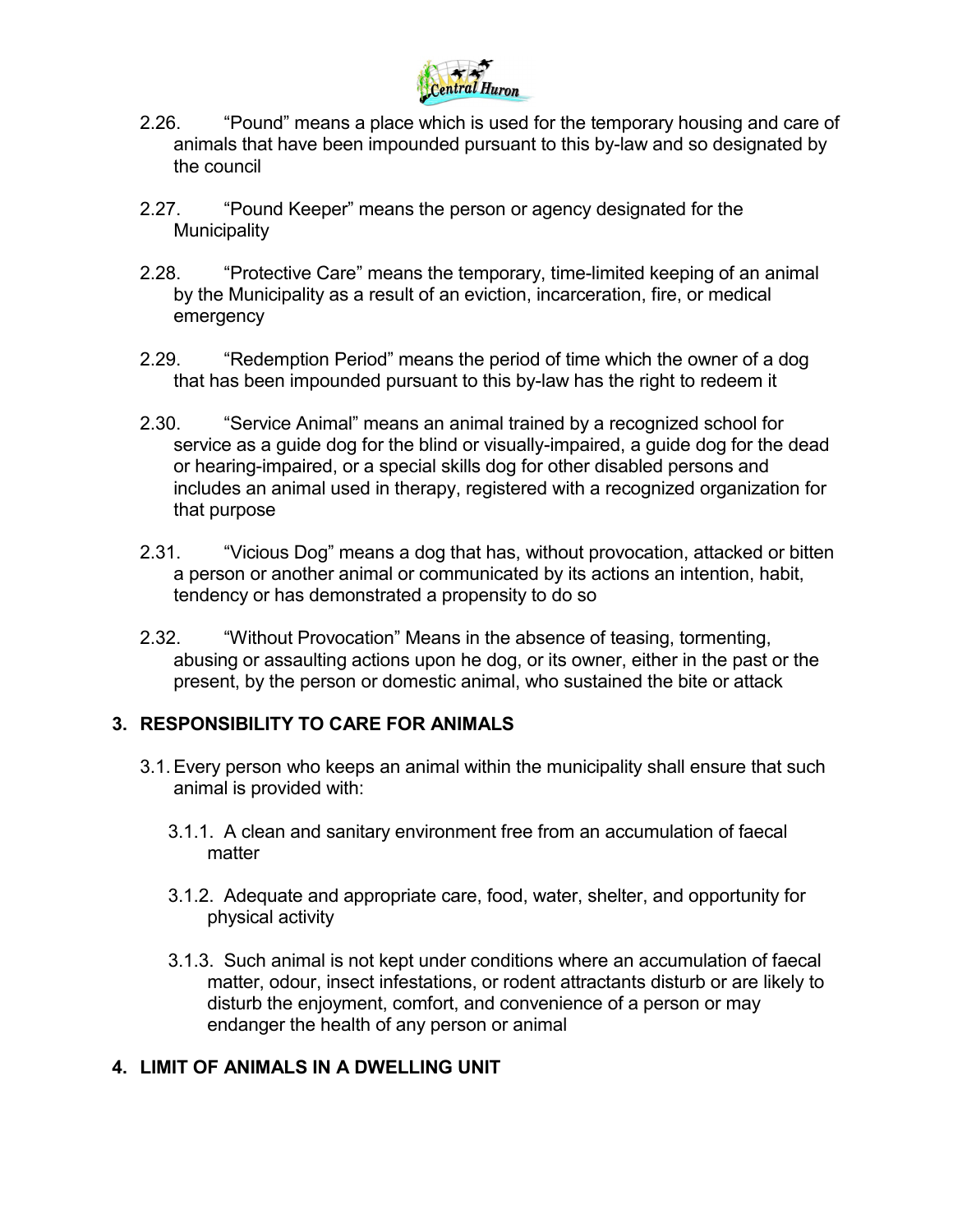

- 4.1.The total number of cats and dogs shall not exceed five (5) within urban areas within the Municipality of Central Huron, with a maximum number of two (2) dogs harboured at any one time in a dwelling unit. No more than three (3) dogs shall be harboured, at any time, in a dwelling unit located within rural areas of the Municipality of Central Huron
- 4.2.Any dogs over the maximum allowed in section 4.1 not licensed at the time of passing this By-law shall be licensed within forty-five (45) days or shall be deemed in violation of this By-law
- 4.3.Any rats and/or mice for the purpose of a pet, shall not be bred for any purpose and will be limited to a total of five (5) per dwelling
- 4.4. In a rural area, a person may harbour more than three (3) dogs at a premise without a kennel license, provided all the following conditions are met:
	- 4.4.1. The person is keeping livestock upon the same premises, and;
	- 4.4.2. The premises are on land that is zoned agricultural, and;
	- 4.4.3. The dogs are licensed annually in accordance with this by-law, and;
	- 4.4.4. The dogs are livestock guardian dogs and/or herding dogs
- 4.5.Any ferrets for the purpose of a pet shall not be bred for any purpose and will be limited to a total of two (2) per dwelling unit

# **5. LICENSING OF DOGS**

- 5.1. Every dog owner shall, on or before the 31<sup>st</sup> day of March in each and every year, or upon becoming the owner of a dog after the 31<sup>st</sup> day of March, register such dog or dogs with the Clerk or his/her designate or with the Animal Control Officer, within 15 days of possession and pay the prescribed fees as set out in Central Huron's Fees and Charges By-Law. The dog owner shall also procure a metal dog tag bearing the year in which is was issued, for each dog owned, up to the allowable maximum of dogs as set out in section 4.1. Every dog tag purchased after March 31<sup>st</sup> shall have a penalty imposed as set out in the Central Huron Fees By-Law. This penalty shall not apply to a dog that comes into possession of an owner after such date.
- 5.2. Notwithstanding section 5.1 hereof the fees to license and register a dog that is required to assist a disabled person shall be waived with appropriate documentation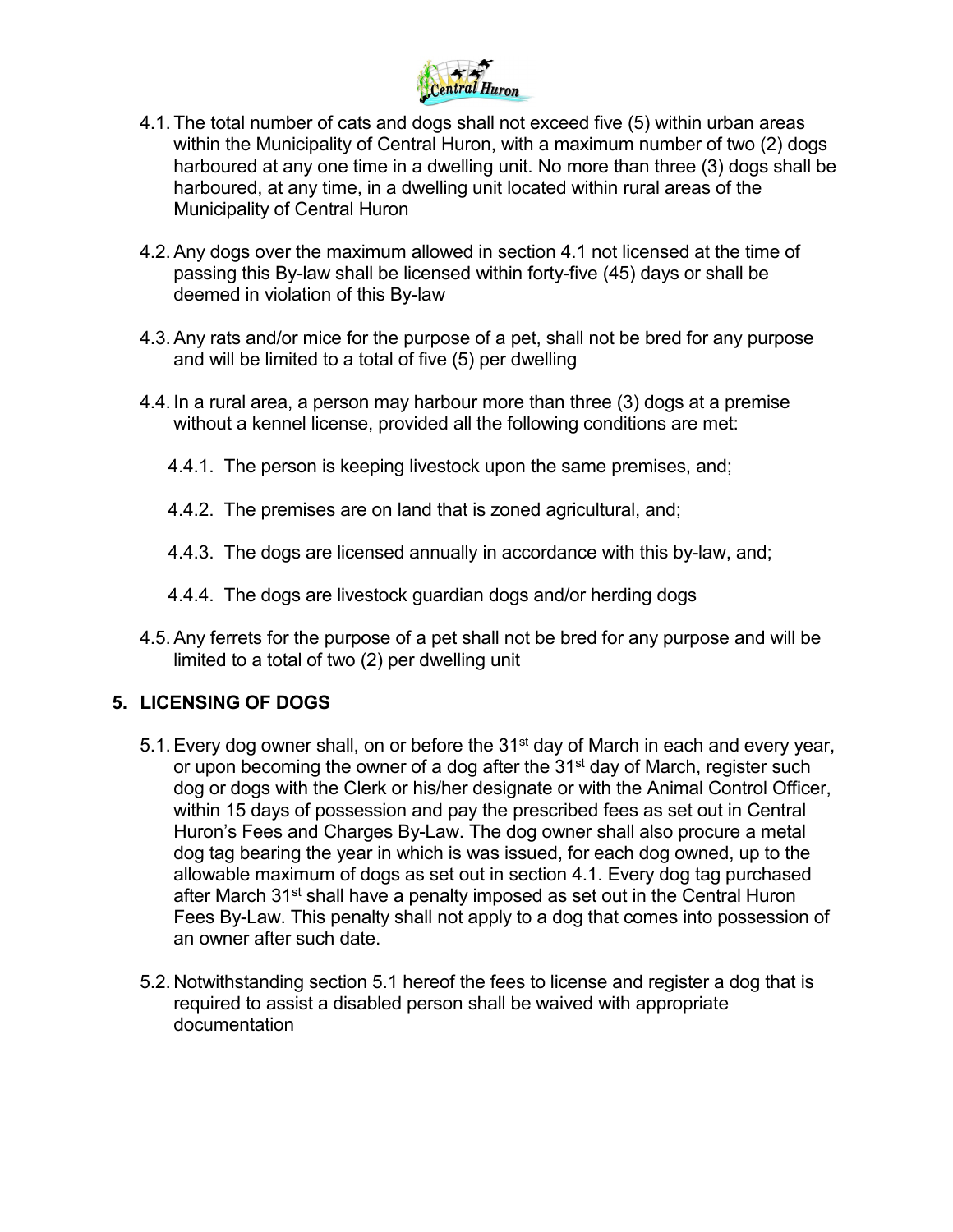

- 5.3. Upon application for a licence, the owner shall produce a certificate signed by a practicing veterinarian that the dog has been inoculated with an up to date Anti-Rabies Vaccine prior to the date of application for the licence
- 5.4. Upon application for a licence for a spayed female dog or neutered male dog the applicant shall produce to the Municipality of Central Huron or its authorized agent at the time of application when requested, a certificate from a veterinary surgeon that such female dog has been spayed or such male dog has been neutered
- 5.5.A record of the dog tags issued shall be kept by the Clerk or other officer designated by the Corporation of the Municipality of Central Huron for that purpose, showing the name and address of the owner and the serial number of the dog tag
- 5.6. No tag shall be used for a dog other than the one for which it was issued to.

#### **6. VICIOUS DOGS**

- 6.1.A vicious dog shall have a special licence fee as set out in the Central Huron Fees and Charges By-law
- 6.2.An owner of a vicious dog shall obtain and maintain a policy of public liability insurance by an insurer licenced by the Province of Ontario providing third party liability coverage in the amount of five hundred thousand (500,000) dollars for any damage or injury caused by said dog
- 6.3.An owner of a vicious dog shall implant an electronic identification microchip in the dog
- 6.4.An owner of a vicious dog shall provide the information contained on the microchip to the Clerk
- 6.5.An owner of a vicious dog shall post (beware of dog signs) on perimeter of property
- 6.6.An owner of a vicious dog shall keep such dog confined within the premises; or keep such dog confined in an enclosed pen of sufficient dimension and construction to provide humane shelter for the dog while preventing the dog from escape and preventing entry from unsupervised children
- 6.7.An owner of a vicious dog shall ensure that the enclosure or other structure is locked
- 6.8.An owner of a vicious dog shall notify the Animal Services Centre if the animal is running at large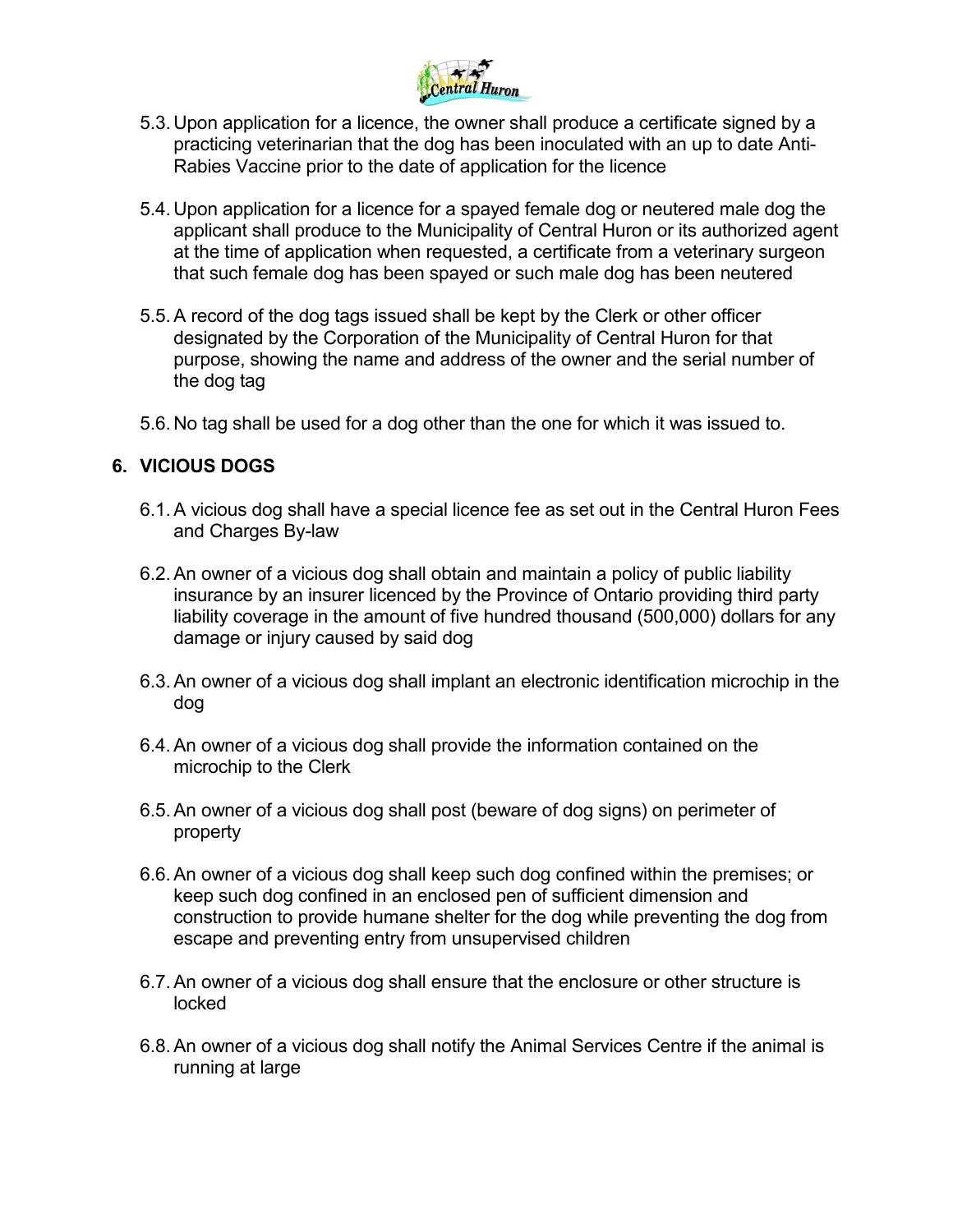

- 6.9.A vicious dog shall only be walked by an adult 18 years of age or older and shall be muzzled and leashed while being walked with all other aspects and conditions as stated in this By-law unless.
- 6.10. All requirements for a vicious dog shall be required until the dog is destroyed or the Clerk, or designate appointed for the purpose of enforcing the Municipality's by-law exempts the owner from the vicious dog requirements

# **7. PIT BULLS AND PUT BULL CROSS**

- 7.1.Pit Bulls and Pit Bull cross shall have a special license fee as set out in Central Huron's Fees and Charges By-law
- 7.2.Pit Bulls and Pit Bull cross shall be muzzled and leashed while walking and comply with all other aspects and conditions as stated in this By-law, also Ontario Regulation 157-05, Pit Bull Control

# **8. KENNEL LICENSING**

- 8.1. No person shall operate a kennel without a license, on or before the 31<sup>st</sup> day of March in each year or upon the commencement of the operation of a kennel after the 31<sup>st</sup> of March in each year, first applying for and obtaining a kennel licence and paying the prescribed fee to the corporation of the Municipality of Central Huron, as set out in Central Huron's Fees and Charges By-law
- 8.2. No persons shall keep more than three (3) dogs over the age of twelve (12) weeks at one location unless a kennel license is obtained
- 8.3.A kennel operator with a kennel license is not required to apply for a license pursuant to section 4.1 with respect to the number of dogs harboured in a kennel
- 8.4.Every person who holds a kennel license shall comply with the following requirements:
- 8.5.The kennel shall be in a separate building
- 8.6.The kennel building and its location must conform to the applicable zoning bylaws and the Ontario Building Code as amended from time to time
- 8.7.The kennel building shall have a floor of concrete or other impermeable material and shall have drain opening contracted as a plumbing fixture and such floor shall be thoroughly cleaned daily, or more often if necessary
- 8.8.The kennel building shall have electric lighting, windows that may be opened for proper ventilation, a heating system sufficient to adequately heat the building, hot and cold running water and a food preparation area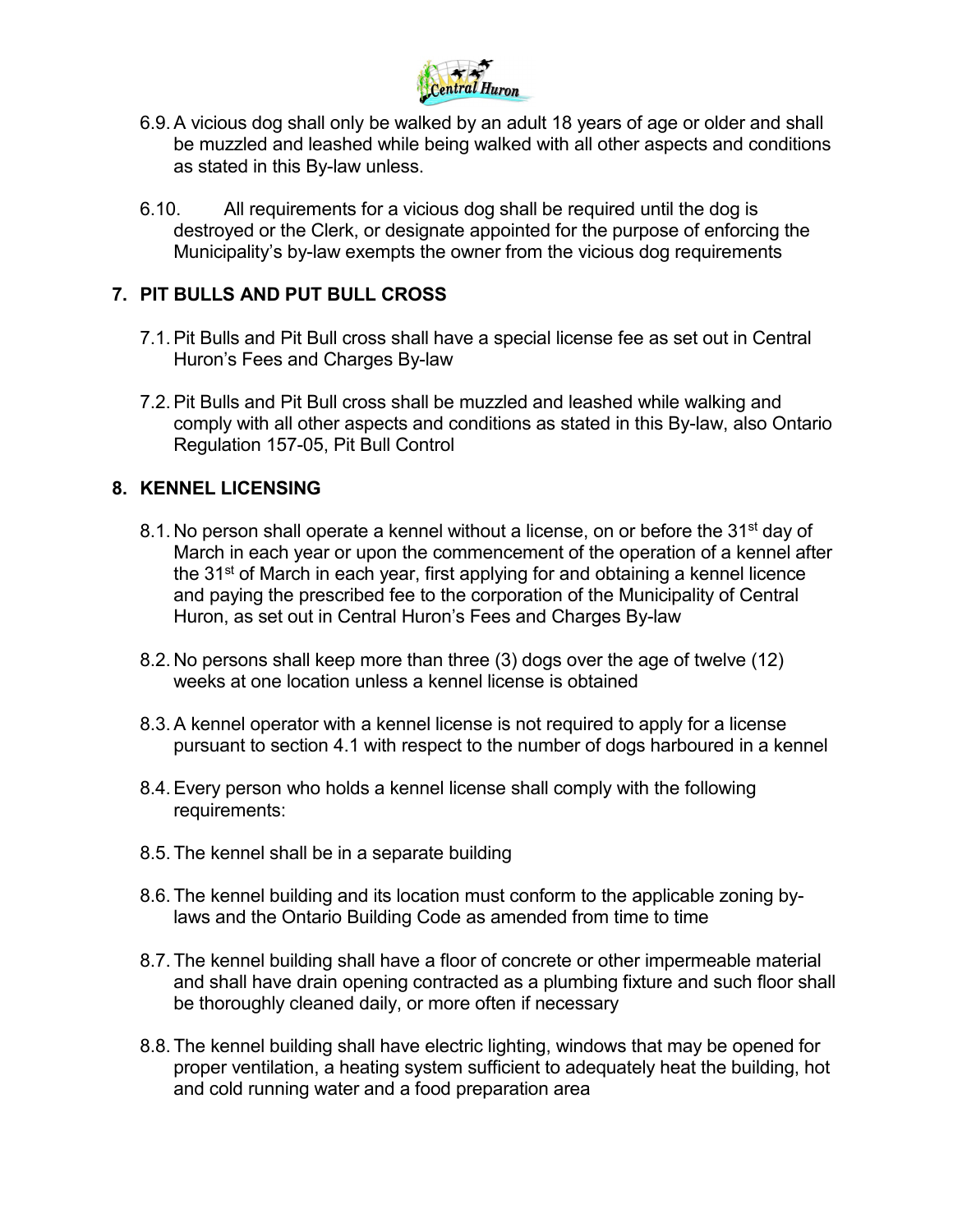

- 8.9. Inside dog runs minimum standards:
	- 8.9.1. At least 2.5 feet (.75 metres) wide, 5 feet (1.8 metres) high and 15 square feet (1.35 metres) in area
	- 8.9.2. Has a floor of solid, readily sanitized and fluid-impervious material
	- 8.9.3. Is enclosed by walls of solid, readily sanitized and fluid impervious material or surrounded by partitions in which are solid, readily sanitized and fluidimpervious materials extend from the floor for at least 4 feet (1.2 metres) and, above the solid material, other material that will prevent an animal confined in the run from escaping which extends to 6 feet (1.8 metres) above the floor
	- 8.9.4. Is constructed so that liquid cannot escape or pass to another run except through a drain, or drainage channel leading directly to a drain, which is inaccessible to an animal in the run
	- 8.9.5. Has a door which does not open into another run
	- 8.9.6. Is well constructed and secure
	- 8.9.7. Is well ventilated
	- 8.9.8. Is properly drained
- 8.10. If dogs are being housed outside, the breed of dog must be properly acclimatized to seasonal and regional temperatures, aged, young, or infirmed dogs shall be housed indoors. Shelter and protection from cold and heat must be provided including protection from direct sunlight, rain, sleet, and snow, which included an enclosed area with dry bedding
- 8.11. Where a clipping and grooming service is performed, such clipping and grooming shall be carried out in the kennel building only
- 8.12. While the license is in force, it shall be continuously exposed in a conspicuous place in the interior of the premises for which the license is obtained
- 8.13. At all times the kennel operator shall maintain the premises in a sanitary, well ventilated, clean condition, and free from offensive odours
- 8.14. The operator shall keep the dogs in sanitary, well bedded, well ventilated, naturally lighted, clean quarters at a healthy temperature at all times
- 8.15. The operator shall feed and give water to the dogs periodically each day and keep same in a clean health condition, free from vermin and disease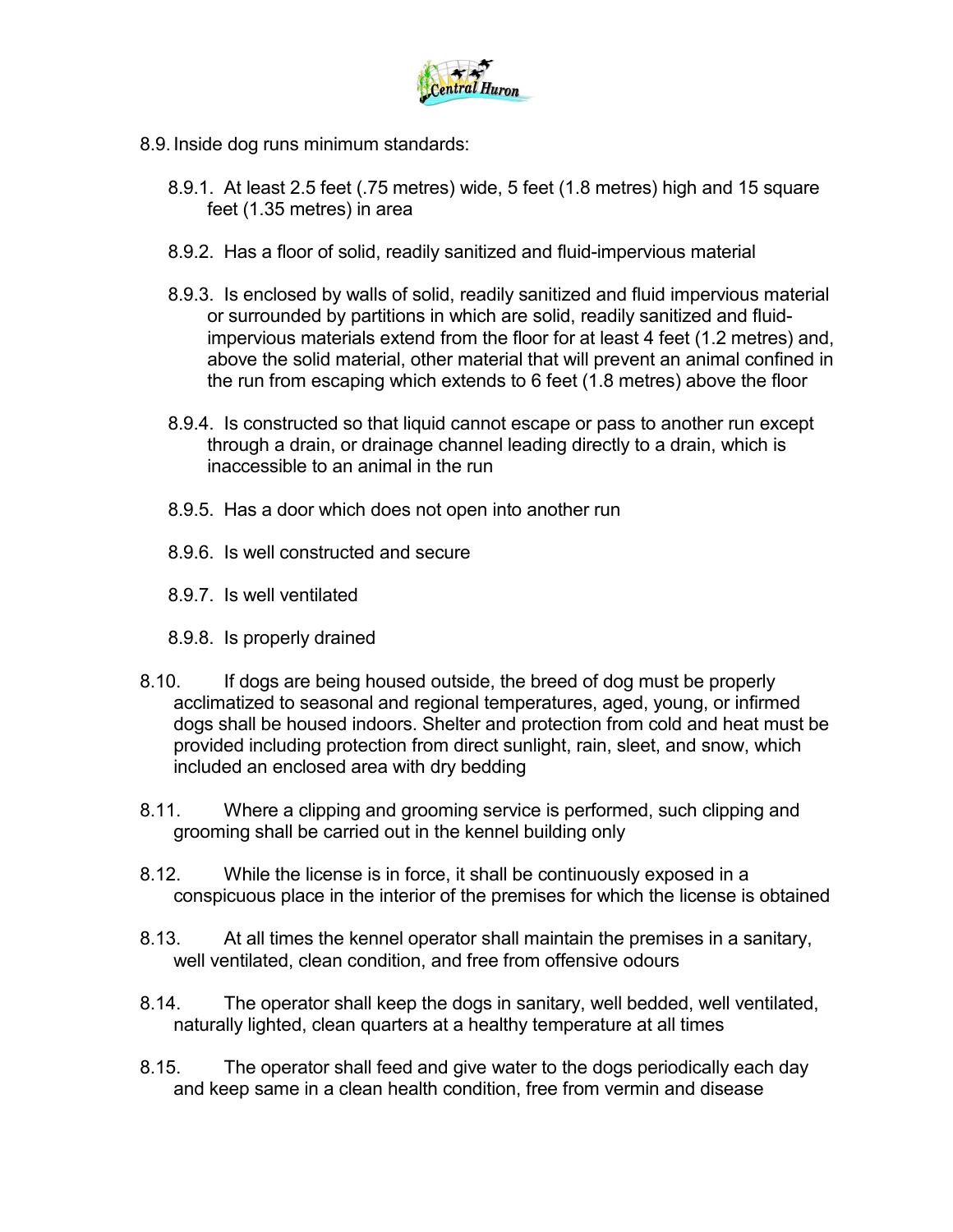

- 8.16. The Animal Control Officer and or Municipal Law Enforcement Officer and any other person authorized by the Corporation of the Municipality of Central Huron may inspect any place where dogs are kept, pursuant to this by-law
- 8.17. If the kennel is found not to conform, under the requirements set out herein, the Animal Control Officer and or Municipal Law Enforcement Officer may contact the O.S.P.C.A or any other agency with the dog's best interests and well being in mind. The Animal Control Officer appointed by the Corporation of the Municipality of Central Huron may revoke the license issued to the kennel

# **9. EXPIRATION OF LICENCE**

9.1.A license issued pursuant to section 5.1 or 8.1 of this by-law shall expire on the 31<sup>st</sup> day of December in the year for which is was issued

# **10.HARBOURING A DOG WITHOUT A LICENCE OR TAG**

10.1. Except as provided herein, no person shall harbour a dog or dogs within the boundaries of the Municipality of Central Huron unless such dog has affixed to it a current dog tag issued under this By-law

# **11.IMPROPER USE OF A DOG TAG**

11.1. No person shall use a dog tag to run at large within the boundaries of the Municipality of Central Huron

# **12.RUNNING AT LARGE**

- 12.1. No person shall permit a dog to run at large within the boundaries of the Municipality of Central Huron
- 12.2. For purposes of this section, a dog shall be deemed to be running at large if found at any place within the boundaries of the Municipality of Central Huron other than the premises of the owner of the dog, and when so found it is not under the control of a competent and responsible person
- 12.3. A dog shall be deemed to be running at large if found on municipal property and not on a leash, unless at a designated leash free part
- 12.4. A dog shall not be deemed running at large if, while off the premises of its owner, the dog is within an enclosed area from which it does not appear to be able to escape, with the consent of the owner of such enclosed area
- 12.5. A dog shall be deemed to be under control of a competent and responsible person if it is on a leash attached to a collar or harness and which leash is a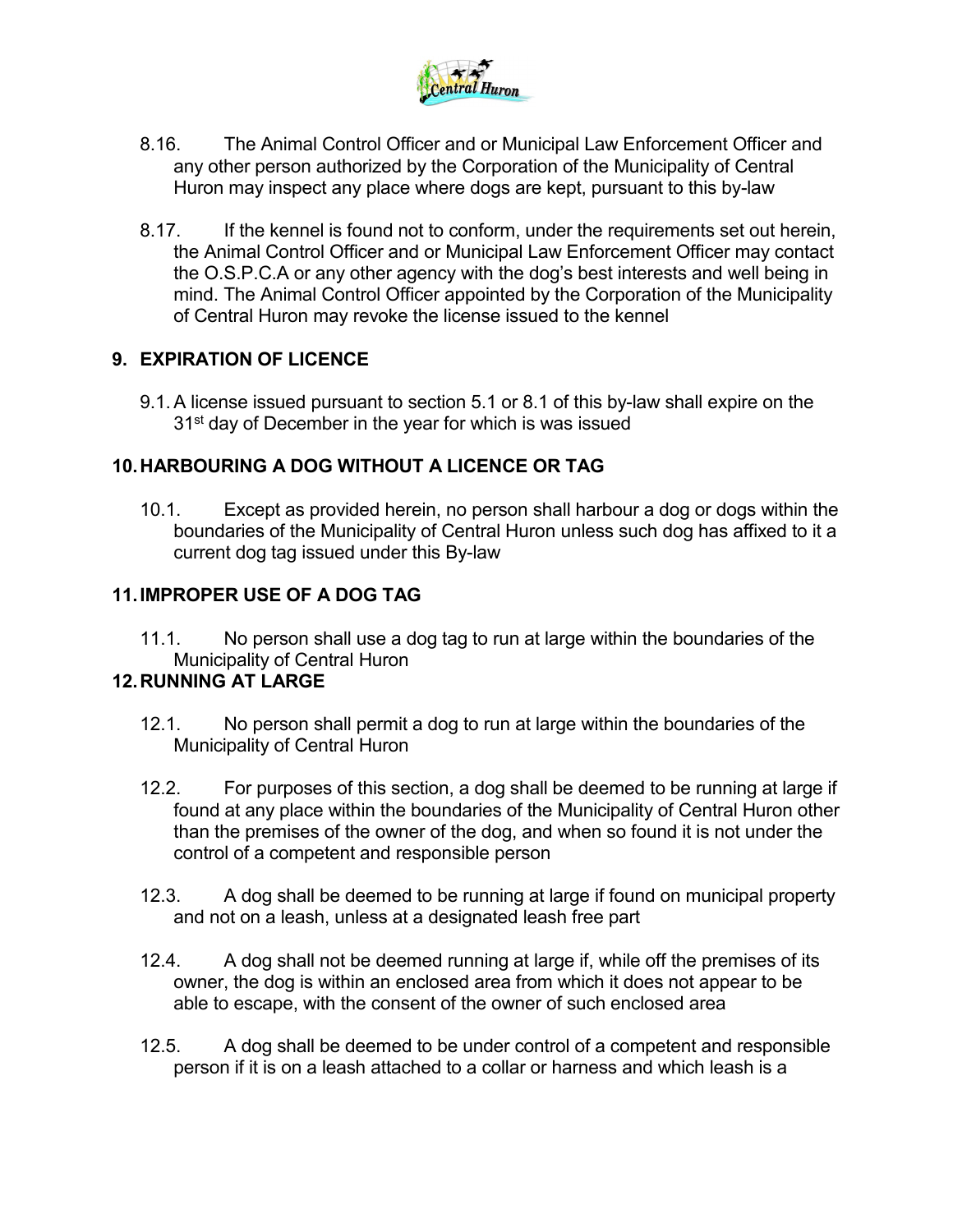

maximum length of 6 feet (1.8 metres). In the hands of an individual who appears to be able to restrain the dog and/or maintain control over the dog

- 12.6. Female dogs in heat must be confided to a building isolated from other dogs and remain there until such time as the heat has ended
- 12.7. If a dog is tied it shall not be within three (3) feet of a property line

# **13.CAUSING A DISTURBANCE**

- 13.1. No person, being the owner of a dog or the operator of a kennel shall permit a dog or dogs to howl, bark or whine as to cause noise, which disturbs, or is likely to disturb the inhabitants of the Municipality of Central Huron
- 13.2. If upon being warned of a complaint by the Animal Control Officer or Peace Officer, the owner of the dog or kennel which is the subject of complaint, fails to restrain the dog or dogs from causing noise, the owner of the dog or operator of the kennel shall be deemed to have committed an offence under this by-law

# **14.REMOVAL OF DOG EXCREMENT**

- 14.1. Every person who owns, controls, or harbours a dog shall remove forthwith any excrement left by such dog on public or private lands within the boundaries of the Municipality of Central Huron
- 14.2. In any prosecution pursuant to a violation of section 14.1 of this by-law, proof that the defendant is a blind person shall constitute a defence to such prosecution

# **15.SEIZURE AND IMPOUNDING**

- 15.1. A Peace Officer and/or Animal Control Officer appointed by the Corporation of the Municipality of Central Huron may seize and impound any dog found running at large or animal taken into protective care
- 15.2. If a dog found running at large is injured and should, at the discretion of the Peace Officer or the Animal Control Officer, be destroyed without delay for humanitarian reasons, the Peace Officer or Animal Control Officer may destroy the dog in a humane manner after the seizure as he/she deems fit and no damages or compensation shall be recoverable by the owner of the dog on account of such destruction
- 15.3. The Peace Officer or Animal Control Officer may destroy any animal found at large which animal cannot be seized with a reasonable time and which animal threatens the safety of the Peace Officer or Animal Control Officer or other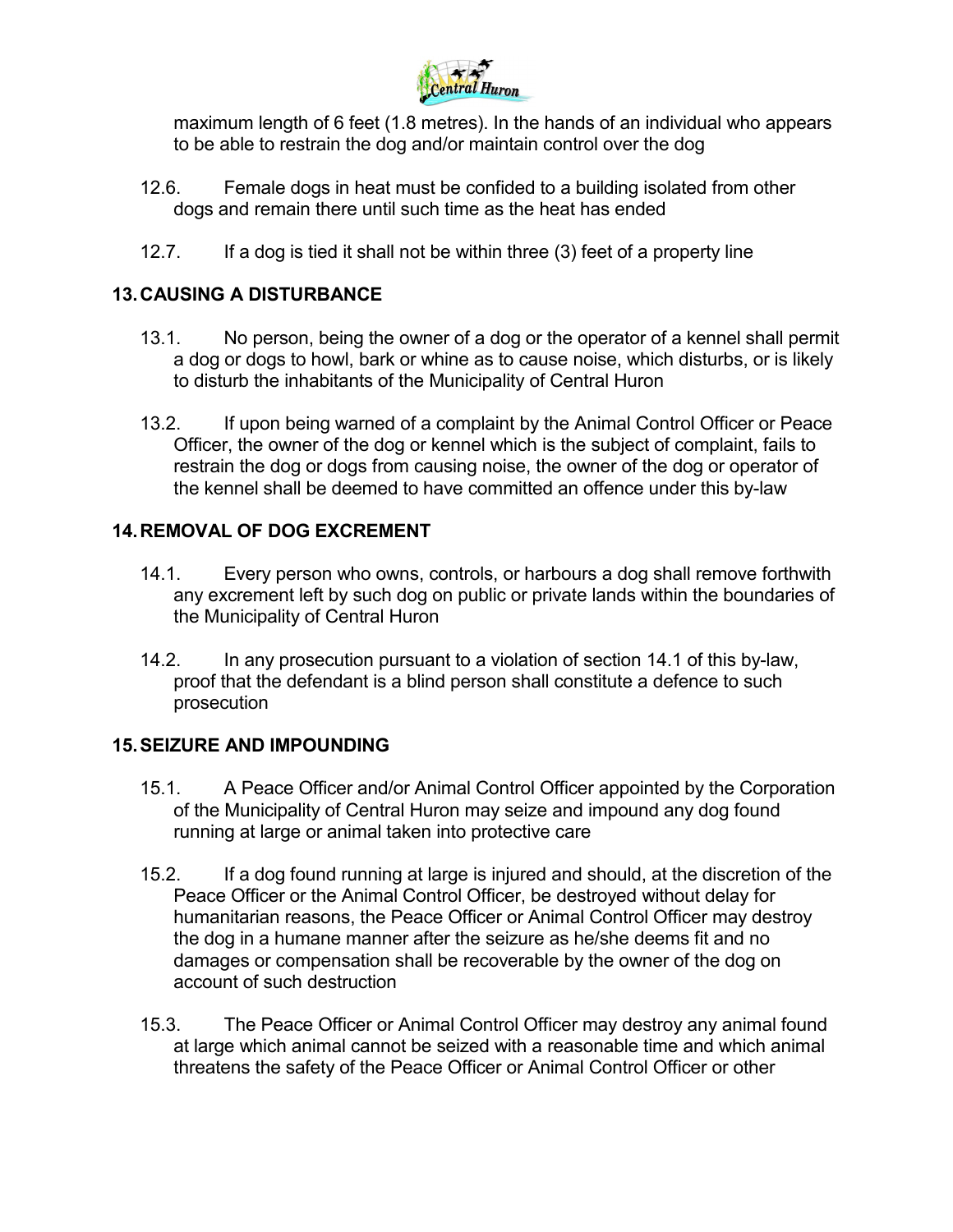

persons, and no damages or compensation shall be recoverable by the owner of the dog on account of such destruction

- 15.4. Where a dog has been impounded and has not been destroyed, the Animal Control Officer shall release possession of the dog to its owner where:
- 15.5. The owner attends at the pound and claims possession of the dog within three days (3), excluding the day which the dog was impounded statutory holidays Saturdays and Sundays, and
- 15.6. The owner provides proof that the animal Is licenced prior to release, and
- 15.7. Any emergency veterinary fees deemed to be necessary during the time of impound have been paid, and
- 15.8. The owner or their agent of an animal taken into protective care shall pay to the Municipality of Central Huron or its agent, a seizure/pound fee, administration fee and boarding fee per day for each day the dog has been in the pound, commencing the day the dog or animal is seized and including the day the dog or animal is removed from the pound as described in Central Huron's fees By-law

#### **16.LIABILITY OF FEES**

- 16.1. Where a dog is impounded, the owner of the dog shall be liable for all fees prescribed herein, including the fees for destruction of the dog where the dog has been destroyed, whether or not the dog is claimed by the owner. All such fees shall be payable on written demand to the owner from the Clerk or Animal Control **Officer**
- 16.2. If the owner has not paid the fees demands in writing, within 30 days of the demand for payment, such fees may be collected by action or in the same manner as taxes

# **17.DISPOSAL OF DOGS**

17.1. Where a dog has been seized while found running at large and impounded and the owner has not yet claimed the dog within three days (3), excluding the day on which the dog was seized, statutory holidays, and Sundays, or having attended at the pound to claim the dog but not paid the prescribed seizure, pound and maintenance fees, the Animal Control Officer may sell the dog for such price as he/she deems fit, destroy the dog in a humane manner, or otherwise dispose of the dog as she/he deems fit in his/her discretion, and no damages or compensation shall be recoverable by the owner as a result of any such action

#### **18.PROHIBITED ANIMALS**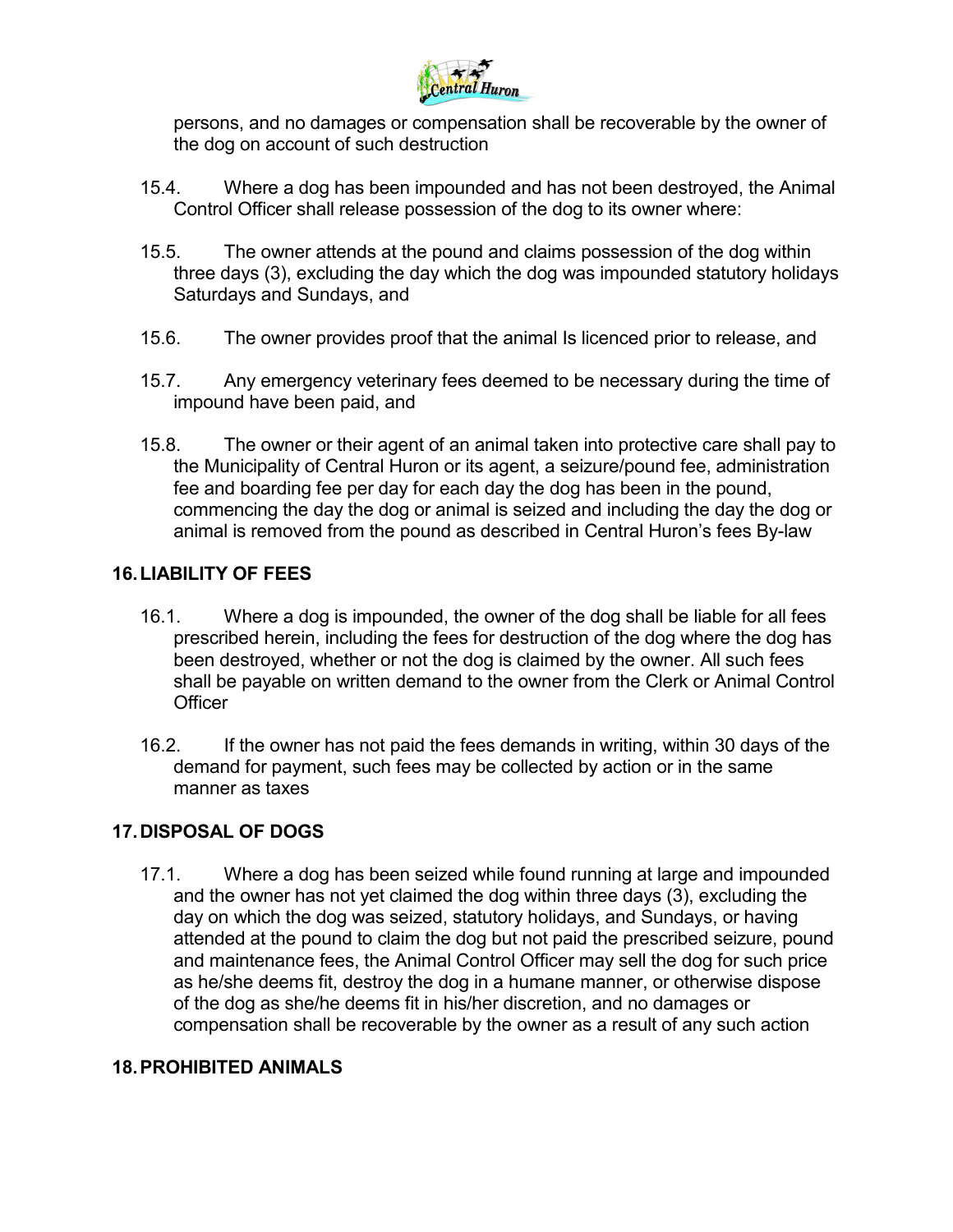

- 18.1. No person shall keep in the Municipality either on a temporary or permanent basis, any prohibited animal, as set out in schedule "A"
- 18.2. Despite Section 18.1, a person shall be permitted to keep such prohibited animals provided that:
	- 18.2.1.The animal is kept in an environment which is appropriate for the species, and
	- 18.2.2.The owner has filed an application for an exemption from section 18.1 of this by-law and has received approval in writing from the Clerk
- 18.3. The burden of proof for an exemption from section 18.1 is upon the person making the assertion, of which is written application to the Clerk. Written approval from Clerk shall be deemed as an exemption from section 18.1 of this by-law
- 18.4. The Clerk shall maintain a list of all prohibited animals and owners from which an exemption has been granted, in accordance with Section 18.2. Section 18 shall not apply to:
	- 18.4.1.Any of the municipality's animal care and control centres, as applicable,
	- 18.4.2.The premises of the OSPCA
	- 18.4.3.The premises of an accredited veterinary facility under the supervision of a veterinarian licenced pursuant to the Veterinarians Act, R.S.O. 1990, Chapter V.3, as amended
	- 18.4.4.The premises of any licensed zoo or exhibit, permanently located in the municipality
	- 18.4.5.Premises or facilities accredited by the Canadian Association of Zoos and Aquaria (CAZA)
	- 18.4.6.The areas of the Municipality in which professionally produced films are made using such animals, provided that there is supervision by inspectors or Agents of the OSPCA or one of its affiliates or branches
	- 18.4.7.The areas of the Municipality in which educational programs are being conducted with animals, provided that the animals are owned by institutions accredited by CAZA or the American Zoo and Aquarium Association, and only while the educational programs are actually conducted, provided that such programs are limited to two days at any one location
	- 18.4.8.Premises registered as research facilities pursuant to the Animals for Research Act, R.S.O. 1990. c. A.22.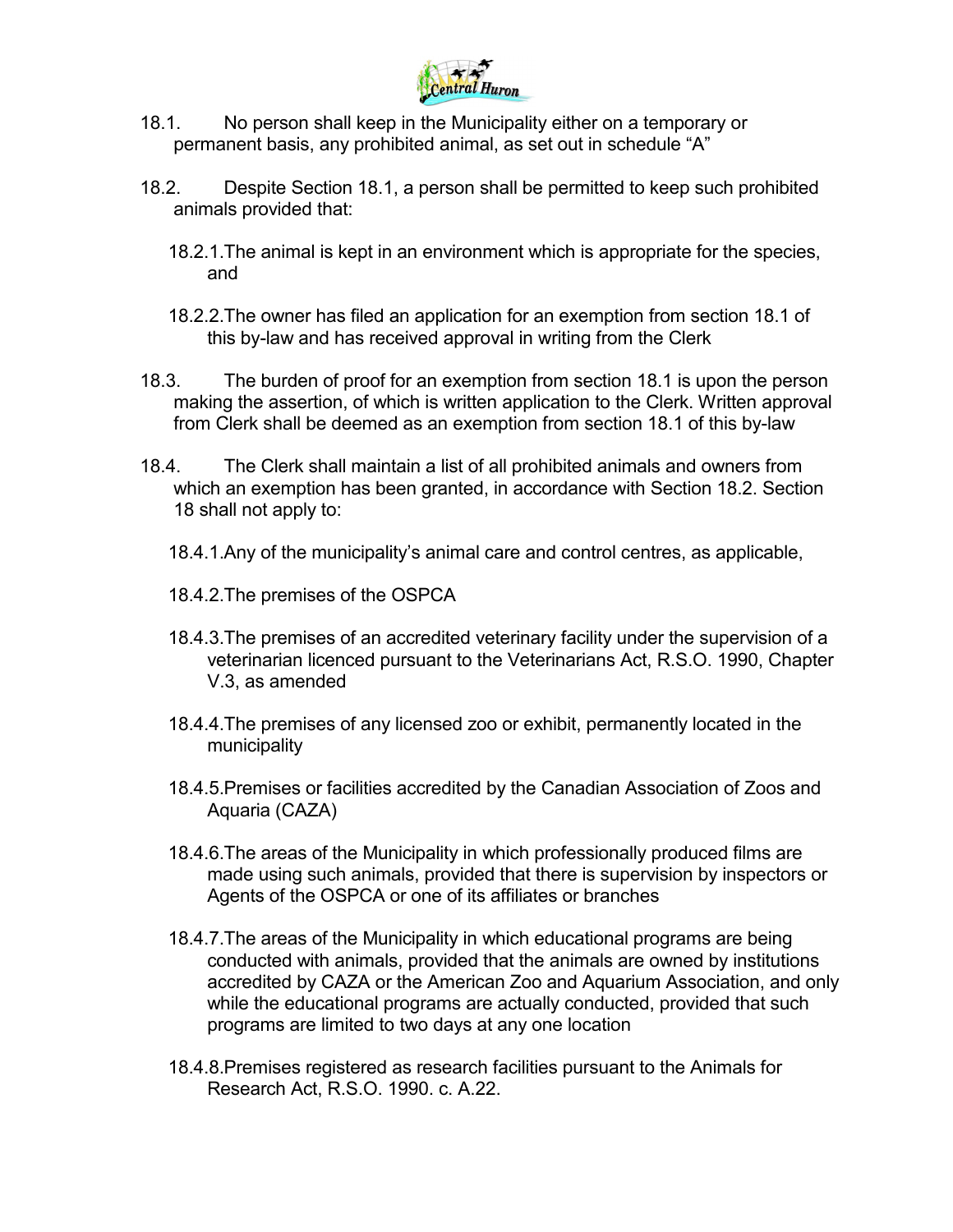

18.4.9.Premises where wildlife rehabilitation is being undertaken in accordance with the Fish and Wildlife conservation Act, 1997, S.O. 1997, Chapter 41, as amended and associated regulations under the jurisdiction of the Ontario Ministry of Natural Resources

# **19.ENFORCEMENT**

- 19.1. This by-law shall be enforced by a Police Officer, Animal Control Officer, Municipal law Enforcement Officer or Peace Officer, duly appointed for the purpose of enforcing the Municipalities By-law
- 19.2. The Animal Control Officer may at any time request the assistance of the Ontario Provincial police to enforce any provision of this By-law

# **20.PENALTY OF OFFENCE**

20.1. Every person who contravenes any provision of this by-law is guilty of an offence and on conviction is liable to a fine as provided for in the Provincial Offences Act

#### **21.REPEAL OF BY-LAWS**

- 21.1. This by-law repeals any previous by-laws for the regulating of dogs within the municipality which includes By-law #5-1998-25 and By-law #34-1997
- 21.2. This By-law shall come into force and take effect upon the third and final passage thereof

Read a first and second time this  $9<sup>th</sup>$  day of January, 2012 Read a third time and finally passed this  $9<sup>th</sup>$  day of January, 2012

#### **THAT THIS BY LAW BE ENACTED, SIGNED AND SEALED THIS 9TH DAY OF JANUARY, 2012**

*ORIGINAL SIGNEDBY MAYOR AND CLERK*

 $\overline{\phantom{a}}$  , and the contract of the contract of the contract of the contract of the contract of the contract of the contract of the contract of the contract of the contract of the contract of the contract of the contrac Jim Ginn, Mayor **Brenda MacIaac, Clerk**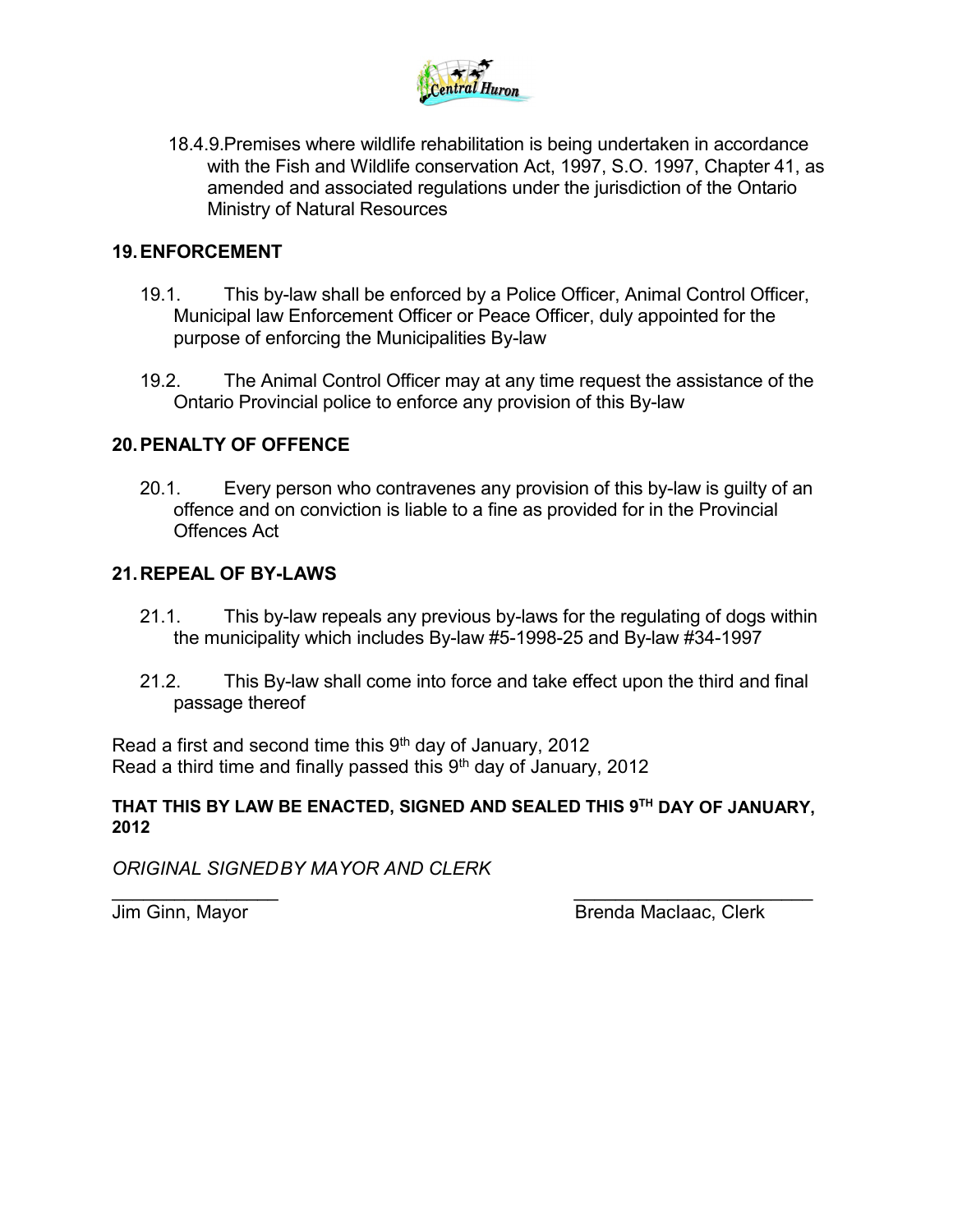

#### **By-Law 6-2012 Corporation of the Municipality of Central Huron Animal Control By-law Schedule "A"**

#### **PROHIBITED ANIMALS**

- **1.** All protected or endangered animals being all animals, native or non-native, whose possession or sale if prohibited because they are designated as protected or endangered pursuant to an international, federal, or provincial law, regulation, rule or agreement, unless the animal has been obtained in accordance with international, federal, or provincial law, as applicable, and if the animal is not identified in this **Schedule**
- **2.** All dogs, other than domesticated dogs (Canis Familiaris) including but not limited to: Wolf, fox, coyote, hyaena, dingo, jackal, raccoon dog, bush dog, and any hybrid offspring of a wild dog and domesticate dog
- **3.** All cats other than domesticated cats (Felis Catus) including but not limited to: Lion, tiger, leopard, ocelot, jaguar, puma, panther, mountain lion, cheetah, wild cat, bobcat, lynx, serval, and any hybrid offspring of a wild cat and domesticated cat
- **4.** All bears, including polar, grizzly, brown and black bear
- **5.** All fur bearing animals of the family Mustelidae including, but not limited to weasel, marten, mink, badger, ermine, skunk, otter, pole cat, wolverine, except the domestic ferret (Putorius Furo)
- **6.** All Procyonidae, including raccoon, kinkajou, cacomistle, cat-bear, panda, and coatimundi
- **7.** All carnivorous mammals of the family Viverridae including, but not limited to, civet, mongoose, and genet
- **8.** All bats (Chiroptera)
- **9.** All non-human primates, including, but not limited to, monkey, ape, chimpanzee, gorilla, and lemur
- **10.**All squirrels (Sciuridae)
- **11.**Reptiles
	- 11.1. All Helodermatidae (Gila monster and Mexican bearded lizard)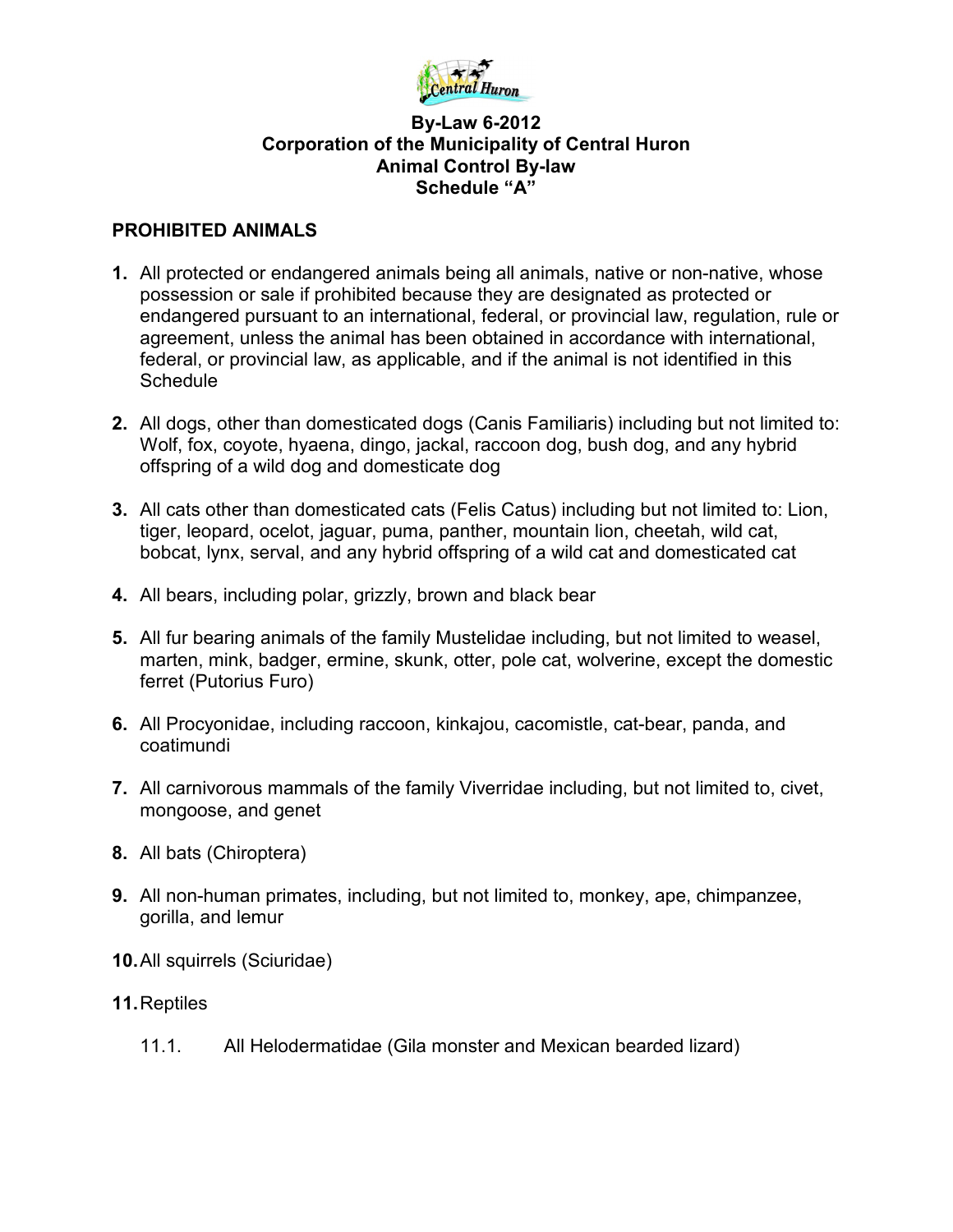

- 11.2. All front-fanged venomous snakes, even if de-venomized, including but not limited to,
	- 11.2.1. All Viperidae (viper, pit viper)
	- 11.2.2. All Elapidae (cobra, mamba, krait, coral snake)
	- 11.2.3. All Atractaspididae (African burrowing asp)
	- 11.2.4. All Hydrophiidae (sea snake), and
	- 11.2.5. All Laticaudidae (sea krait)
- 11.3. All venomous, mid- or rear-fanged, Duvernoy-glanded members of the family Colubridae, even if de-venomized
- 11.4. Any member or hybrid offspring of the family Boidae, including but, not limited to the common or green anaconda and yellow anaconda
- 11.5. Any member of the family Pythonidae, including, but, not limited to the African rock python, the Indian or Burmese python, the Amethystine or scrub python
- 11.6. Any member of the family Varanidae, including but, not limited to the white throated monitor, the water monitor, the Komodo monitor or dragon, the Bornean earless monitor, the Nile monitor, the crocodile monitor, save and except members of the family Varanidae
- 11.7. Any member of the family Iguanidae, including the green or common iguana
- 11.8. Any member of the family Teiidae, including but not limited to the golden, common or black and white tegu
- 11.9. All members of the family Chelydridae, including snapping turtle and alligator snapping turtle
- 11.10. All members of the order of Crocodylia, including, but not limited to alligator, caiman, and crocodile
- 11.11. All other snakes that reach an adult length larger than three (3) meters, and
- 11.12. All other lizards that reach an adult length larger than two (2) meters

**12.**Birds (Aves)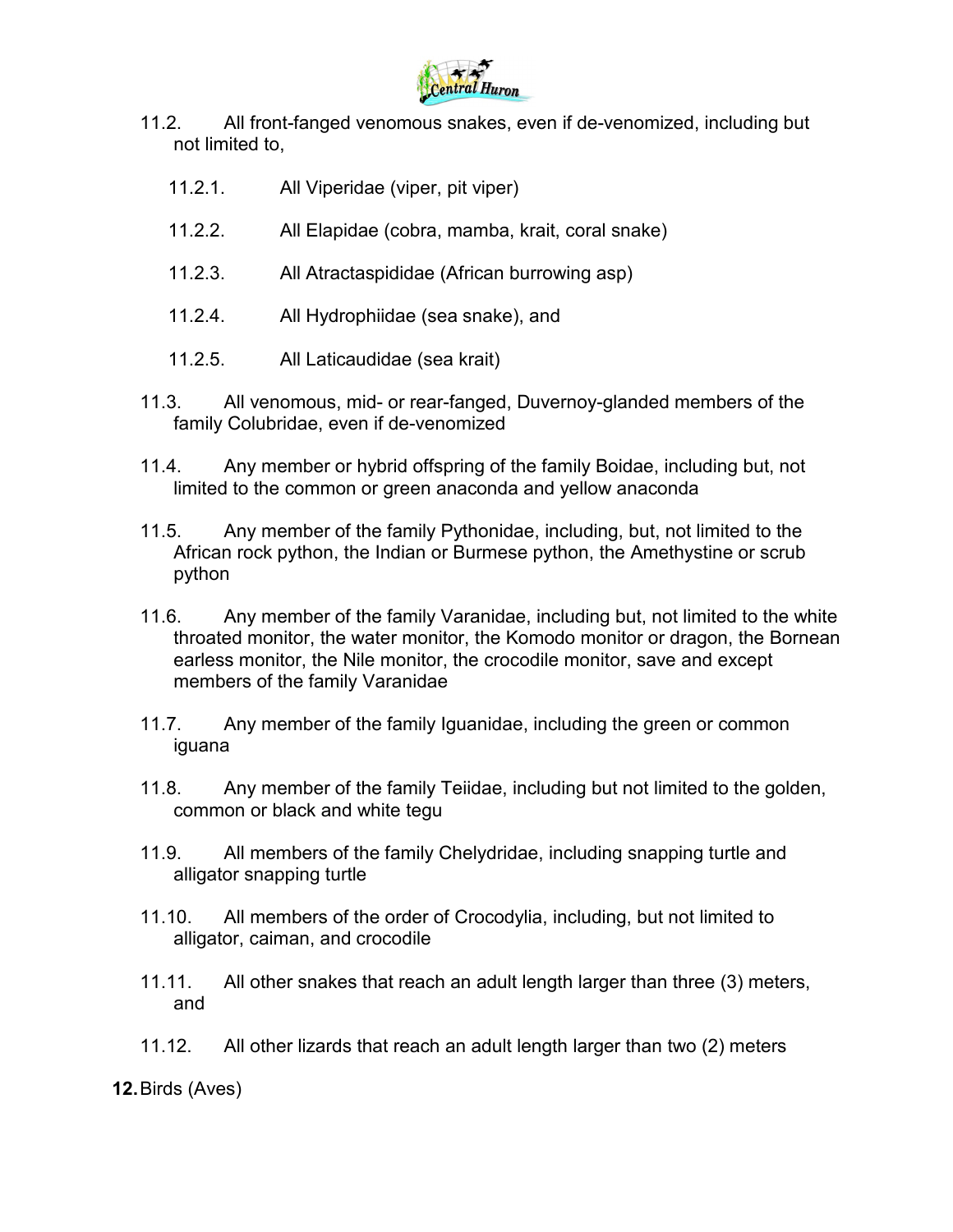

- 12.1. All predatory or large birds (Accipitrids, Cathartids), including but not limited to eagle, hawk, falcon, owl, vulture, and condor
- 12.2. Anseriformes including, but not limited to ducks, geese, and swans
- 12.3. Galliformes including, but not limited to pheasants, grouse, guinea fowl, and turkeys, and
- 12.4. Struthioniformes including but not limited to flightless ratites such as ostriches, rheas, cassowaries, emus, and kiwis (2) Paragraphs (12.1 to 12.4) inclusive in subsection (1) do not apply if the birds are kept as livestock pursuant to Section 74 of this By-law
- **13.**Arachnida and Chilopoda
	- 13.1. All venomous spiders including, but not limited to tarantula, black widow and solifugid, scorpion, save and except the exception of the following species of tarantula: Chilean Rose (Grammostola Rosea), Mexican Red-Knee (Brachypelma Smithi), Pink-Toed (Avicularia Avicularia), and
	- 13.2. All venomous arthropods including, but not limited to centipede
- **14.**All large rodents (Rodentia), including, but not limited to gopher, muskrat, paca, groundhog, marmot, beaver, prairie dog, vizcacha, and porcupine
- **15.**All even-toed ungulates (Artiodactyla) other than domestic sheep, including but not limited to antelope, giraffe, and hippopotamus
- **16.**All odd-toed ungulates (Perissodactyla) other than domesticated horses (Equus Caballus), including but not limited to zebra, rhinoceros, and tapir
- **17.**All marsupials, including but not limited to, Tasmanian devil, bandicoot, kangaroo, wallaby, opossum, wombat, koala bear, cuscus, numbat and pigmy, sugar and greater glider, Sea mammals (Cetacea, Pinnipedia and Sirenia), including but not limited to, dolphin, whale, seal and sea lion and walrus
- **18.**All elephants (Proboscides)
- **19.**All hyrax (Hyracoidea)
- **20.**All pangolin (Pholidota)
- **21.**All sloth and armadillo (Edentala)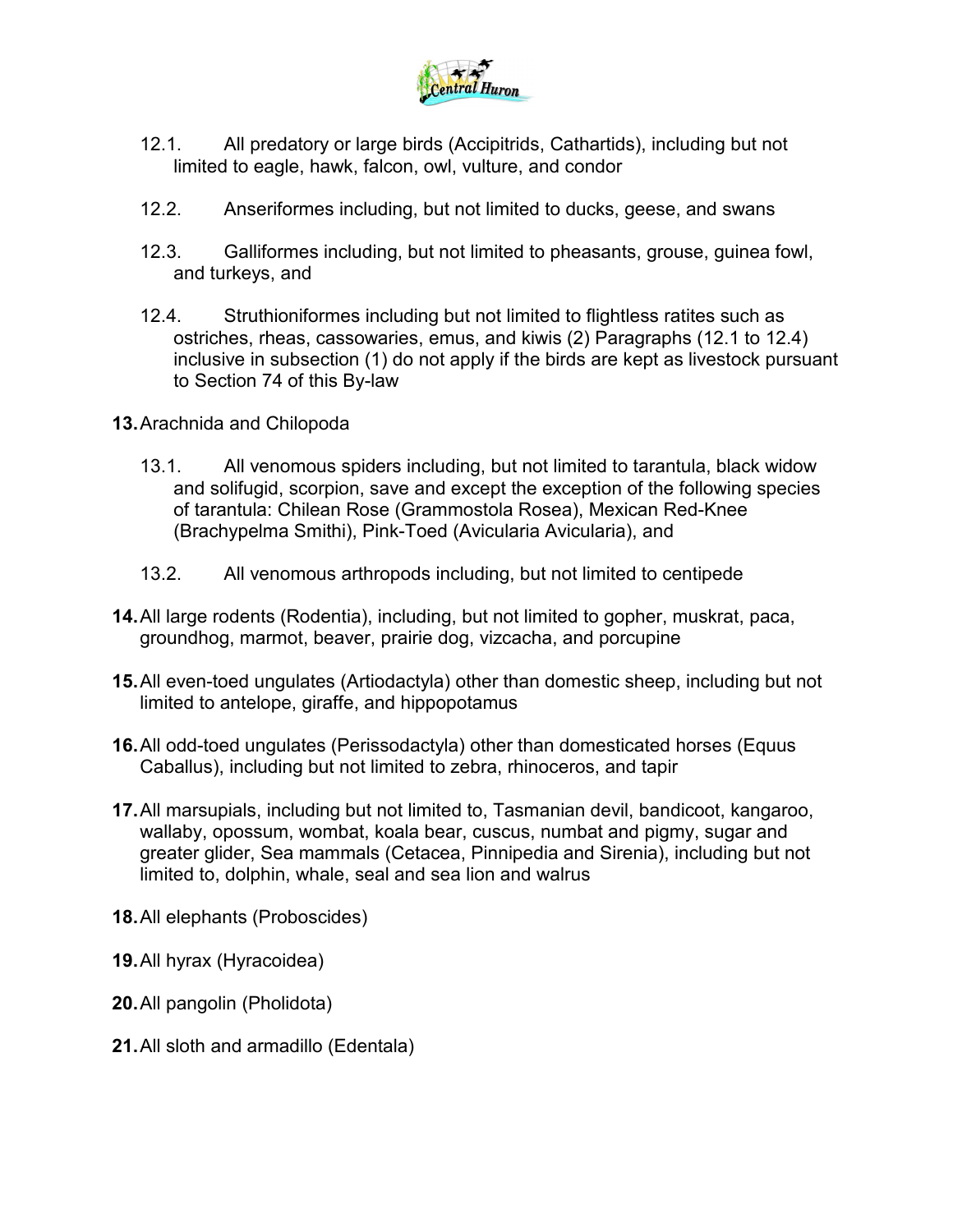

- **22.**All insectivorous mammals (Insectivora), including aardvark (Tubulidentata), anteater, shrew, otter shrew, mole, and hedge hog
- **23.**Gliding lemur (Dermoptera)
- **24.**All other venomous or poisonous animals
- All domestic bees (Genus Apis) in all settlement areas